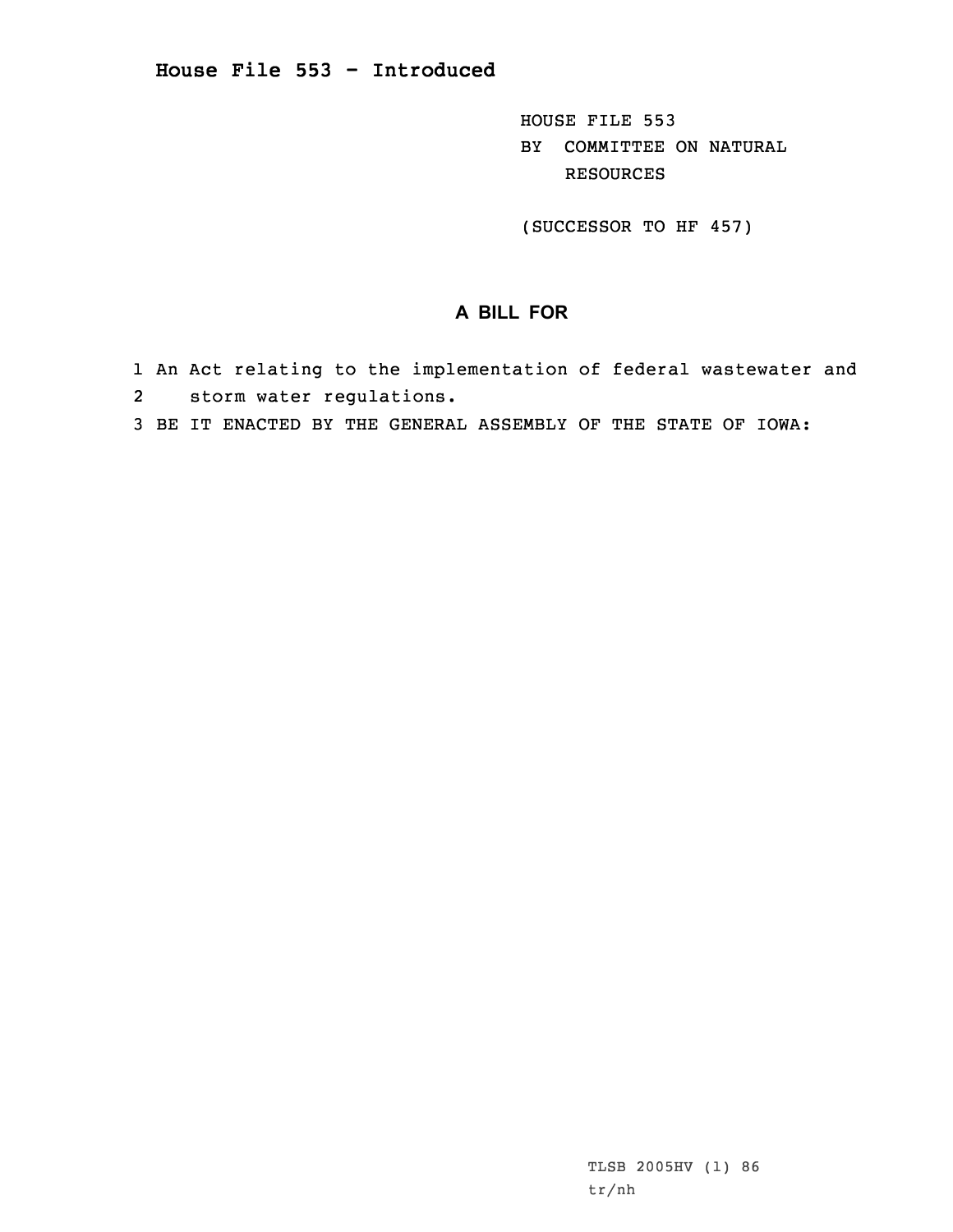1 Section 1. NEW SECTION. **455B.199D Wastewater or storm water** 2 **systems and plants —— construction and design standards —— report** 3 **on compliance costs.**

4 1. *a.* The commission shall not adopt rules to implement federal environmental programs required pursuant to the federal Water Pollution Control Act as defined in section 455B.171, the federal Clean Water Act and the federal Safe Drinking Water Act as defined in section 455B.291, or other federal laws relating to wastewater or storm water system or plant construction designs that are more restrictive than the requirements of the federal program unless the commission determines that more restrictive requirements are necessary to protect public health or the environment. An engineer, owner of <sup>a</sup> wastewater or storm water system or plant, or other person involved in the design or construction of such <sup>a</sup> system or plant may present information as identified by the commission by rule to the commission regarding the sufficiency of wastewater or storm water system or plant construction designs.

 *b.* The commission shall approve wastewater or storm water system or plant construction designs that are consistent with peak wet weather design conditions as identified by the commission by rule.

 2. *a.* The department of natural resources, in conjunction with affected counties and cities, shall submit an annual report to the general assembly detailing the anticipated costs to such counties and cities for construction of or other upgrades to wastewater or storm water systems, facilities, or other infrastructure required for compliance with United States environmental protection agency regulations related to the administration of the federal Water Pollution Control Act as defined in section 455B.171, the federal Clean Water Act and the federal Safe Drinking Water Act as defined in section 455B.291, or other federal laws relating to wastewater or storm 34 water.

35 *b.* The report shall contain all of the following:

-1-

LSB 2005HV (1) 86  $tr/nh$  1/3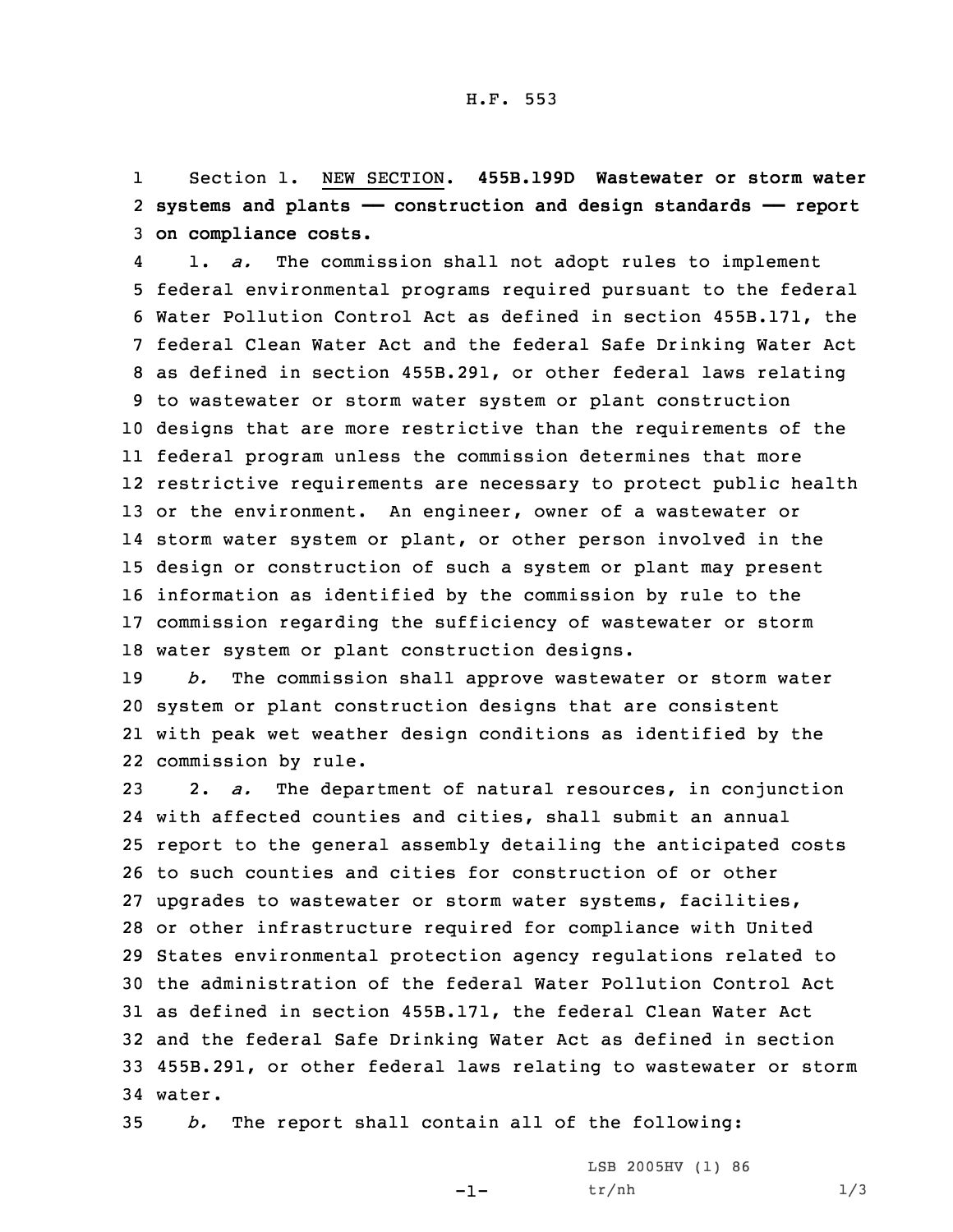1(1) The name of each affected city or county.

2 (2) The date on which <sup>a</sup> permit was granted to the city or 3 county pursuant to section 455B.103A or section 455B.197.

4 (3) Information on the costs and progress of the most recent construction or other upgrades to wastewater or storm water systems in each city or county and the remaining debt associated with such construction or other upgrades for each city or county.

9 (4) The potential costs to the city or county for any 10 required upcoming construction or other upgrades.

11

EXPLANATION

12 **The inclusion of this explanation does not constitute agreement with** <sup>13</sup> **the explanation's substance by the members of the general assembly.**

14 This bill prohibits the environmental protection commission from adopting rules, as required to implement federal environmental programs required pursuant to the federal Water Pollution Control Act, the federal Clean Water Act, and the federal Safe Drinking Water Act, or other federal laws relating to wastewater or storm water system or plant construction designs, that are more restrictive than the requirements of the federal program unless the commission determines that more restrictive requirements are necessary to protect public health or the environment. The bill allows engineers, owners of wastewater or storm water facilities, or others involved in the construction of such facilities to present information to the commission regarding the sufficiency of the design of such facilities. The bill allows the commission to enumerate the type of information it would accept in that instance by rule. The bill requires that the commission approve wastewater or storm water system or plant construction designs that are consistent with peak wet weather design conditions as identified by the commission by rule.

33 The bill requires the department of natural resources to 34 work with affected cities and counties to produce an annual 35 report regarding the anticipated costs for construction

 $-2-$ 

LSB 2005HV (1) 86  $tr/nh$  2/3